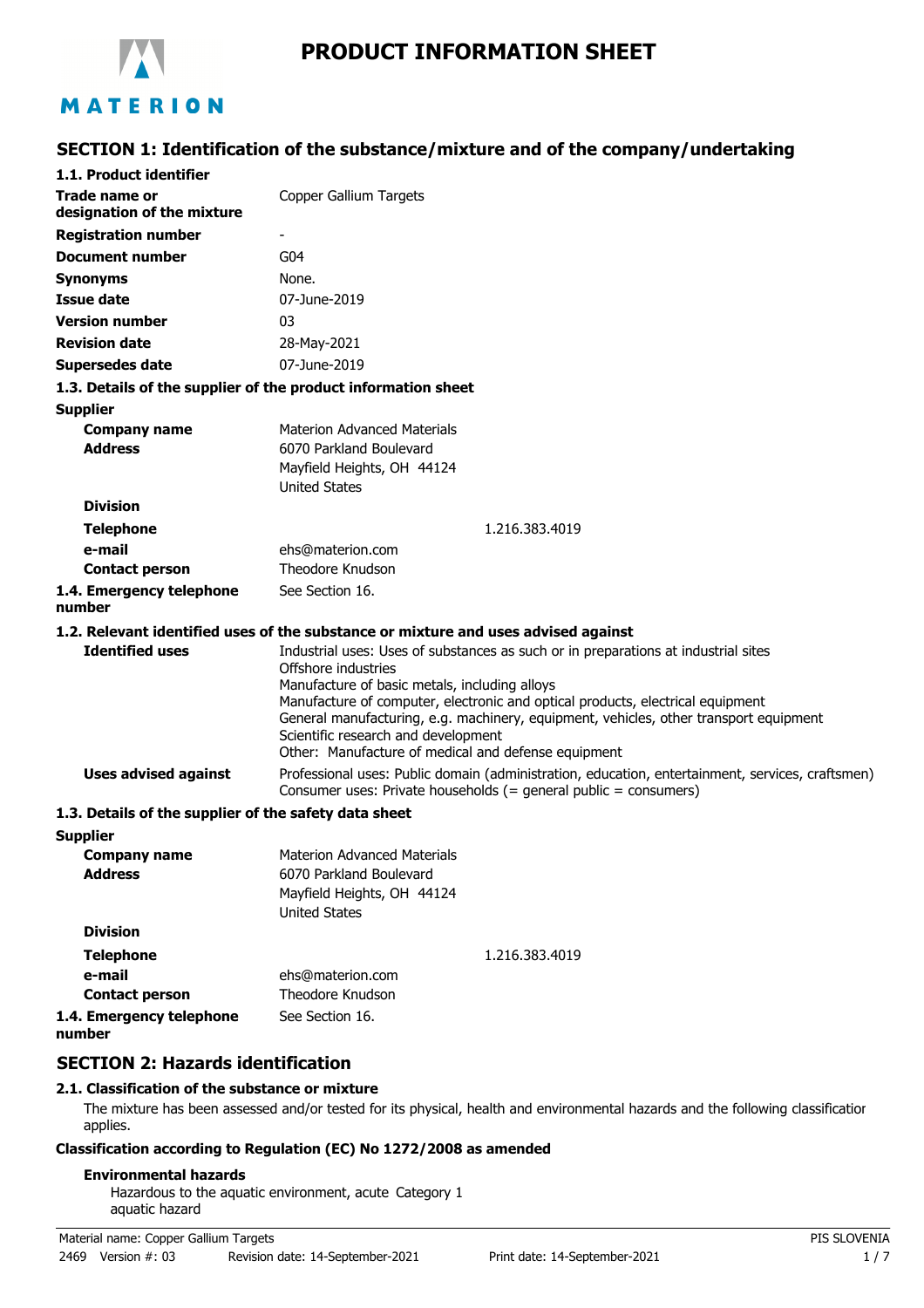| Hazardous to the aquatic environment,<br>long-term aquatic hazard |                                                                                                                                                                                                                                                                       | Category 1                                                 |                                                                                                     |              |
|-------------------------------------------------------------------|-----------------------------------------------------------------------------------------------------------------------------------------------------------------------------------------------------------------------------------------------------------------------|------------------------------------------------------------|-----------------------------------------------------------------------------------------------------|--------------|
| <b>Hazard summary</b>                                             | The material as sold in solid form is generally not considered hazardous. However, if the process<br>involves grinding, melting, cutting or any other process that causes a release of dust or fumes,<br>hazardous levels of airborne particulate could be generated. |                                                            |                                                                                                     |              |
| 2.2. Label elements                                               |                                                                                                                                                                                                                                                                       |                                                            |                                                                                                     |              |
| Label according to Regulation (EC) No. 1272/2008 as amended       |                                                                                                                                                                                                                                                                       |                                                            |                                                                                                     |              |
| <b>Contains:</b>                                                  |                                                                                                                                                                                                                                                                       |                                                            | COPPER FLAKES (COATED WITH ALIPHATIC ACID), Gallium                                                 |              |
| <b>Hazard pictograms</b>                                          | None.                                                                                                                                                                                                                                                                 |                                                            |                                                                                                     |              |
| <b>Signal word</b>                                                | None.                                                                                                                                                                                                                                                                 |                                                            |                                                                                                     |              |
| <b>Hazard statements</b>                                          |                                                                                                                                                                                                                                                                       | The mixture does not meet the criteria for classification. |                                                                                                     |              |
| <b>Precautionary statements</b><br><b>Prevention</b>              |                                                                                                                                                                                                                                                                       |                                                            |                                                                                                     |              |
| P264                                                              | Wash thoroughly after handling.                                                                                                                                                                                                                                       |                                                            |                                                                                                     |              |
| <b>Response</b>                                                   |                                                                                                                                                                                                                                                                       |                                                            |                                                                                                     |              |
| $P305 + P351 + P338$                                              | easy to do. Continue rinsing.                                                                                                                                                                                                                                         |                                                            | If in eyes: Rinse cautiously with water for several minutes. Remove contact lenses, if present and  |              |
| <b>Storage</b>                                                    |                                                                                                                                                                                                                                                                       |                                                            |                                                                                                     |              |
| P405                                                              | Store locked up.                                                                                                                                                                                                                                                      |                                                            |                                                                                                     |              |
| <b>Disposal</b>                                                   |                                                                                                                                                                                                                                                                       |                                                            |                                                                                                     |              |
| P501                                                              |                                                                                                                                                                                                                                                                       |                                                            | Dispose of contents/container in accordance with local/regional/national/international regulations. |              |
| <b>Supplemental label</b><br>information                          | For further information, please contact the Product Stewardship Department at +1.216.383.4019.                                                                                                                                                                        |                                                            |                                                                                                     |              |
| 2.3. Other hazards                                                | Not a PBT or vPvB substance or mixture.                                                                                                                                                                                                                               |                                                            |                                                                                                     |              |
| <b>SECTION 3: Composition/information on ingredients</b>          |                                                                                                                                                                                                                                                                       |                                                            |                                                                                                     |              |
| 3.2. Mixtures                                                     |                                                                                                                                                                                                                                                                       |                                                            |                                                                                                     |              |
| <b>General information</b>                                        |                                                                                                                                                                                                                                                                       |                                                            |                                                                                                     |              |
| <b>Chemical name</b>                                              | $\frac{0}{0}$                                                                                                                                                                                                                                                         | CAS-No. / EC<br>No.                                        | <b>REACH Registration No. Index No.</b>                                                             | <b>Notes</b> |
| COPPER FLAKES (COATED WITH<br>ALIPHATIC ACID)                     | $55 - 85$                                                                                                                                                                                                                                                             | 7440-50-8<br>231-159-6                                     | 01-2119480154-42-0080                                                                               |              |
|                                                                   | <b>Classification: -</b>                                                                                                                                                                                                                                              |                                                            |                                                                                                     |              |
| Gallium                                                           | $15 - 45$                                                                                                                                                                                                                                                             | 7440-55-3                                                  |                                                                                                     |              |

### **SECTION 4: First aid measures**

If you feel unwell, seek medical advice (show the label where possible). Ensure that medical personnel are aware of the material(s) involved, and take precautions to protect themselves.

#### **4.1. Description of first aid measures**

**General information**

| <b>Inhalation</b>                                                                        | Move to fresh air. Call a physician if symptoms develop or persist.         |  |  |
|------------------------------------------------------------------------------------------|-----------------------------------------------------------------------------|--|--|
| <b>Skin contact</b>                                                                      | Get medical attention if irritation develops and persists.                  |  |  |
| Eye contact                                                                              | Rinse with water. Get medical attention if irritation develops or persists. |  |  |
| <b>Ingestion</b>                                                                         | Rinse mouth. Get medical attention if symptoms occur.                       |  |  |
| 4.2. Most important<br>symptoms and effects, both<br>acute and delayed                   | Direct contact with eyes may cause temporary irritation.                    |  |  |
| 4.3. Indication of any<br>immediate medical attention<br>and special treatment<br>needed | Treat symptomatically.                                                      |  |  |
| <b>SECTION 5: Firefighting measures</b>                                                  |                                                                             |  |  |
| <b>General fire hazards</b>                                                              | No unusual fire or explosion hazards noted.                                 |  |  |
| 5.1. Extinguishing media                                                                 |                                                                             |  |  |

**Classification:** Skin Corr. 1C;H314, Eye Dam. 1;H318

-Gallium -7440-55-3

231-163-8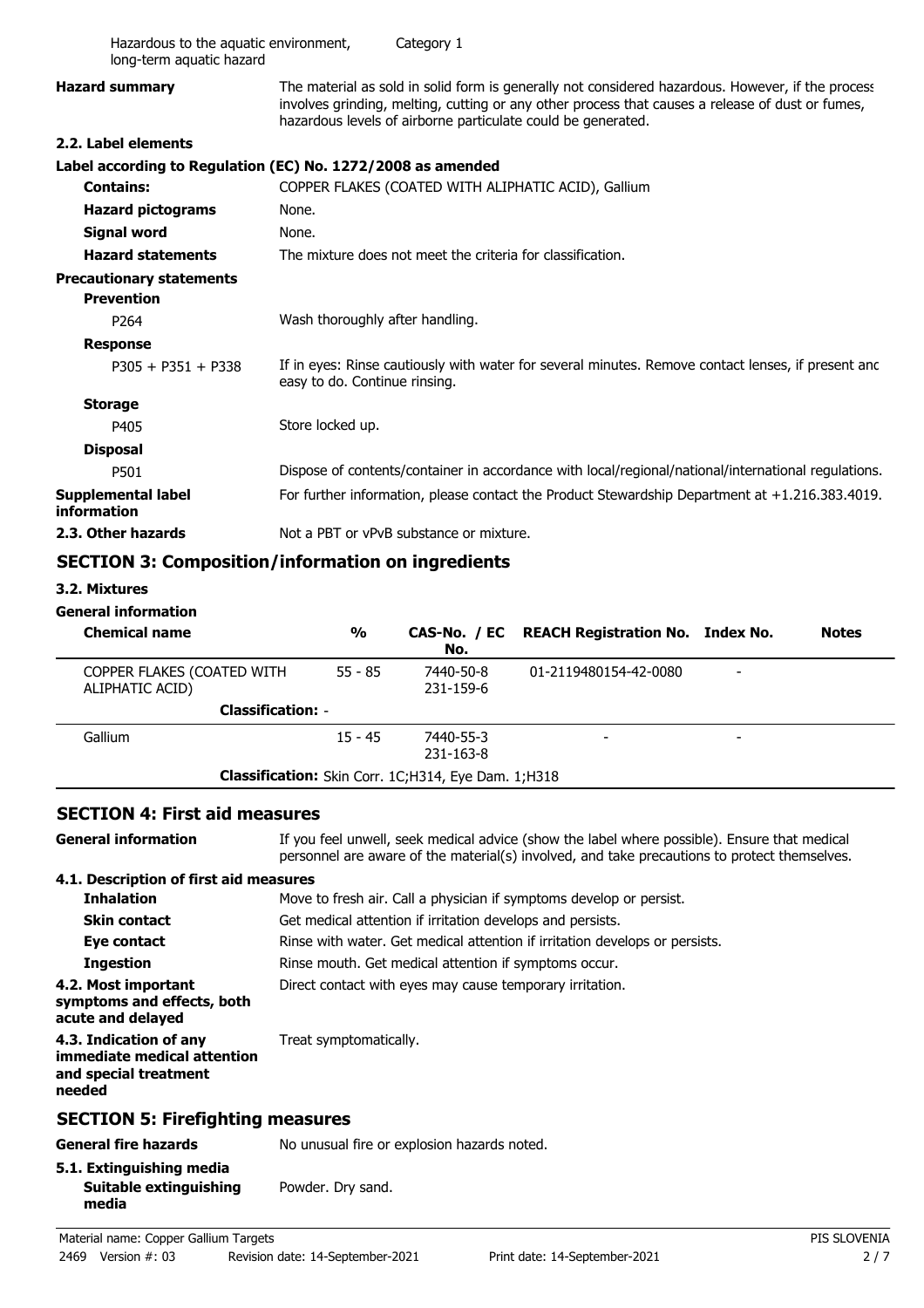| Unsuitable extinguishing<br>media                                                          | Do not use water jet as an extinguisher, as this will spread the fire.                        |
|--------------------------------------------------------------------------------------------|-----------------------------------------------------------------------------------------------|
| 5.2. Special hazards arising<br>from the substance or<br>mixture                           | This product is not flammable.                                                                |
| 5.3. Advice for firefighters<br><b>Special protective</b><br>equipment for<br>firefighters | Self-contained breathing apparatus and full protective clothing must be worn in case of fire. |
| <b>Special firefighting</b><br>procedures                                                  | Use water spray to cool unopened containers.                                                  |
| <b>Specific methods</b>                                                                    | Use standard firefighting procedures and consider the hazards of other involved materials.    |

# **SECTION 6: Accidental release measures**

| 6.1. Personal precautions, protective equipment and emergency procedures                                                                               |
|--------------------------------------------------------------------------------------------------------------------------------------------------------|
| Wear appropriate protective equipment and clothing during clean-up. Ensure adequate ventilation.<br>For personal protection, see section 8 of the PIS. |
| Keep unnecessary personnel away.                                                                                                                       |
| Avoid release to the environment. Inform appropriate managerial or supervisory personnel of all<br>environmental releases.                             |
| Stop the flow of material, if this is without risk.                                                                                                    |
| For personal protection, see section 8 of the PIS. For waste disposal, see section 13 of the PIS.                                                      |
|                                                                                                                                                        |

# **SECTION 7: Handling and storage**

| 7.1. Precautions for safe<br>handling                                          | Provide adequate ventilation. Avoid prolonged exposure. Wear appropriate personal protective<br>equipment. Avoid release to the environment. |
|--------------------------------------------------------------------------------|----------------------------------------------------------------------------------------------------------------------------------------------|
| 7.2. Conditions for safe<br>storage, including any<br><i>incompatibilities</i> | Store locked up.                                                                                                                             |
| 7.3. Specific end use(s)                                                       | Not available.                                                                                                                               |

# **SECTION 8: Exposure controls/personal protection**

| 8.1. Control parameters                              |                                                                                                                                                                                                                                                                                                                                                                                                                                                                                                  |
|------------------------------------------------------|--------------------------------------------------------------------------------------------------------------------------------------------------------------------------------------------------------------------------------------------------------------------------------------------------------------------------------------------------------------------------------------------------------------------------------------------------------------------------------------------------|
| <b>Occupational exposure limits</b>                  | No exposure limits noted for ingredient(s).                                                                                                                                                                                                                                                                                                                                                                                                                                                      |
| <b>Biological limit values</b>                       | No biological exposure limits noted for the ingredient(s).                                                                                                                                                                                                                                                                                                                                                                                                                                       |
| <b>Recommended monitoring</b><br>procedures          | Follow standard monitoring procedures.                                                                                                                                                                                                                                                                                                                                                                                                                                                           |
| Derived no effect levels<br>(DNELs)                  | Not available.                                                                                                                                                                                                                                                                                                                                                                                                                                                                                   |
| <b>Predicted no effect</b><br>concentrations (PNECs) | Not available.                                                                                                                                                                                                                                                                                                                                                                                                                                                                                   |
| 8.2. Exposure controls                               |                                                                                                                                                                                                                                                                                                                                                                                                                                                                                                  |
| <b>Appropriate engineering</b><br>controls           | Good general ventilation (typically 10 air changes per hour) should be used. Ventilation rates should<br>be matched to conditions. If applicable, use process enclosures, local exhaust ventilation, or other<br>engineering controls to maintain airborne levels below recommended exposure limits. If exposure<br>limits have not been established, maintain airborne levels to an acceptable level. Eye wash facilities<br>and emergency shower must be available when handling this product. |
|                                                      | Individual protection measures, such as personal protective equipment                                                                                                                                                                                                                                                                                                                                                                                                                            |
| <b>General information</b>                           | Wear suitable protective clothing.                                                                                                                                                                                                                                                                                                                                                                                                                                                               |
| Eye/face protection                                  | Wear approved safety glasses, goggles, face shield and/or welder's helmet when risk of eye injury<br>is present, particularly during operations that generate dust, mist or fume.                                                                                                                                                                                                                                                                                                                |
| <b>Skin protection</b>                               |                                                                                                                                                                                                                                                                                                                                                                                                                                                                                                  |
| - Hand protection                                    | Wear gloves to prevent metal cuts and skin abrasions during handling.                                                                                                                                                                                                                                                                                                                                                                                                                            |
| - Other                                              | Wear necessary protective equipment.                                                                                                                                                                                                                                                                                                                                                                                                                                                             |
| <b>Respiratory protection</b>                        | In case of insufficient ventilation, wear suitable respiratory equipment.                                                                                                                                                                                                                                                                                                                                                                                                                        |
| <b>Thermal hazards</b>                               | Not applicable.                                                                                                                                                                                                                                                                                                                                                                                                                                                                                  |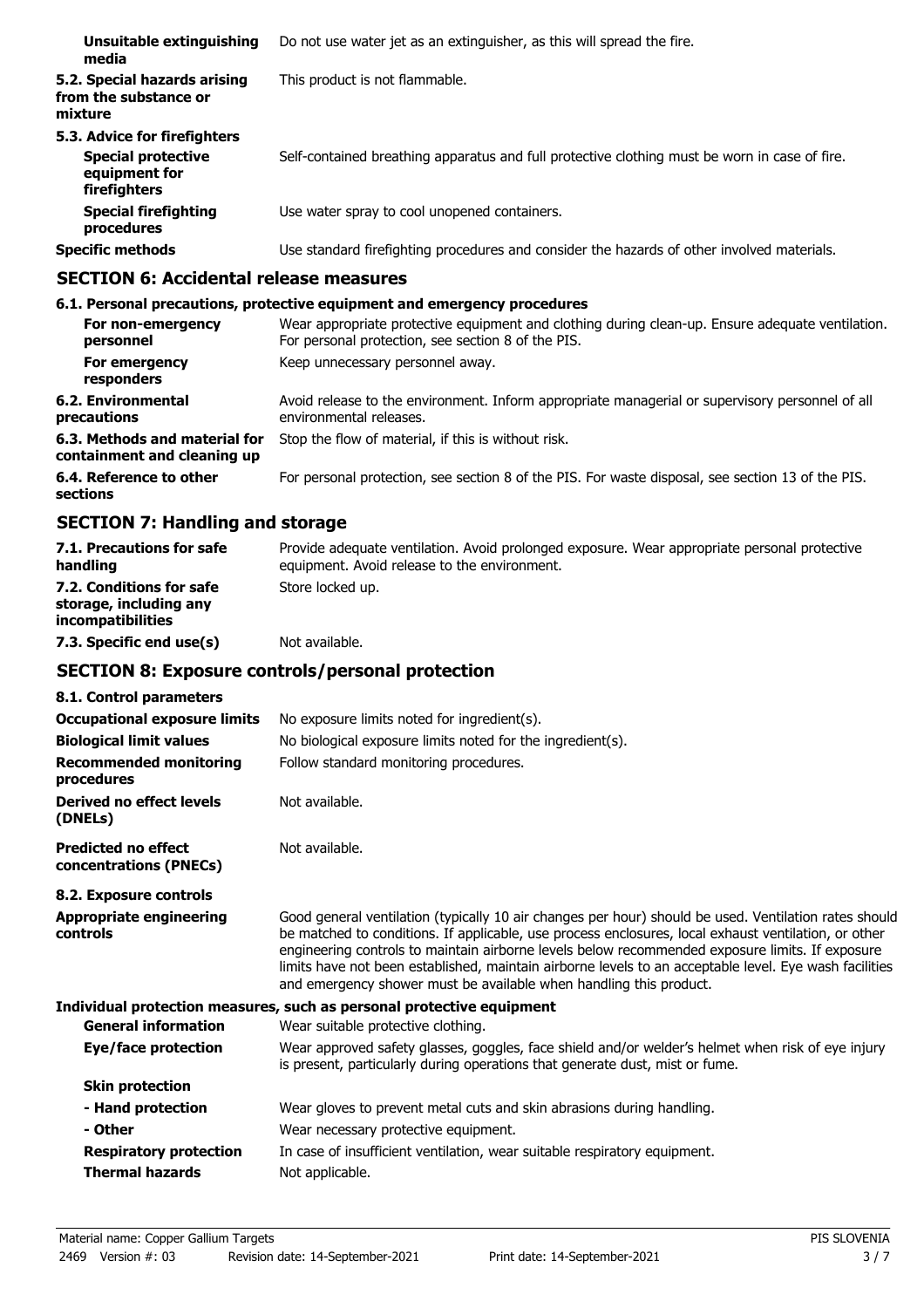| <b>Hygiene measures</b>                          | Keep away from food and drink. Always observe good personal hygiene measures, such as washing<br>after handling the material and before eating, drinking, and/or smoking. Routinely wash work<br>clothing and protective equipment to remove contaminants. |
|--------------------------------------------------|------------------------------------------------------------------------------------------------------------------------------------------------------------------------------------------------------------------------------------------------------------|
| <b>Environmental exposure</b><br><b>controls</b> | Environmental manager must be informed of all major releases.                                                                                                                                                                                              |

# **SECTION 9: Physical and chemical properties**

# **9.1. Information on basic physical and chemical properties**

| <b>Appearance</b>                                    | Solid.                                                   |
|------------------------------------------------------|----------------------------------------------------------|
| <b>Physical state</b>                                | Solid.                                                   |
| Form                                                 | Solid.                                                   |
| <b>Colour</b>                                        | Brass.                                                   |
| Odour                                                | None.                                                    |
| <b>Odour threshold</b>                               | Not applicable.                                          |
| рH                                                   | Not applicable.                                          |
| <b>Melting point/freezing point</b>                  | 485 - 980 °C (905 - 1796 °F) estimated / Not applicable. |
| Initial boiling point and<br>boiling range           | Not applicable.                                          |
| <b>Flash point</b>                                   | Not applicable.                                          |
| <b>Evaporation rate</b>                              | Not applicable.                                          |
| <b>Flammability (solid, gas)</b>                     | Not applicable.                                          |
| <b>Upper/lower flammability or explosive limits</b>  |                                                          |
| <b>Flammability limit - lower</b><br>(%)             | Not applicable.                                          |
| <b>Flammability limit - lower</b><br>(%) temperature | Not applicable.                                          |
| <b>Flammability limit -</b><br>upper $(% )$          | Not applicable.                                          |
| <b>Flammability limit -</b><br>upper (%) temperature | Not applicable.                                          |
| <b>Explosive limit - lower (</b><br>%)               | Not applicable.                                          |
| <b>Explosive limit - lower (</b><br>%) temperature   | Not applicable.                                          |
| <b>Explosive limit - upper</b><br>(%)                | Not applicable.                                          |
| <b>Explosive limit - upper (</b><br>%) temperature   | Not applicable.                                          |
| <b>Vapour pressure</b>                               | Not applicable.                                          |
| <b>Vapour density</b>                                | Not applicable.                                          |
| <b>Relative density</b>                              | Not applicable.                                          |
| Solubility(ies)                                      |                                                          |
| Solubility (water)                                   | Insoluble.                                               |
| <b>Partition coefficient</b><br>(n-octanol/water)    | Not applicable.                                          |
| <b>Auto-ignition temperature</b>                     | Not applicable.                                          |
| <b>Decomposition temperature</b>                     | Not applicable.                                          |
| <b>Viscosity</b>                                     | Not applicable.                                          |
| <b>Explosive properties</b>                          | Not explosive.                                           |
| <b>Oxidising properties</b>                          | Not oxidising.                                           |
| 9.2. Other information                               |                                                          |
| <b>Density</b>                                       | 7,20 - 8,30 g/cm3 estimated                              |
| <b>Flammability</b>                                  | Not applicable.                                          |
| <b>Specific gravity</b>                              | 7,92 estimated                                           |
|                                                      |                                                          |

# **SECTION 10: Stability and reactivity**

**10.1. Reactivity** The product is stable and non-reactive under normal conditions of use, storage and transport.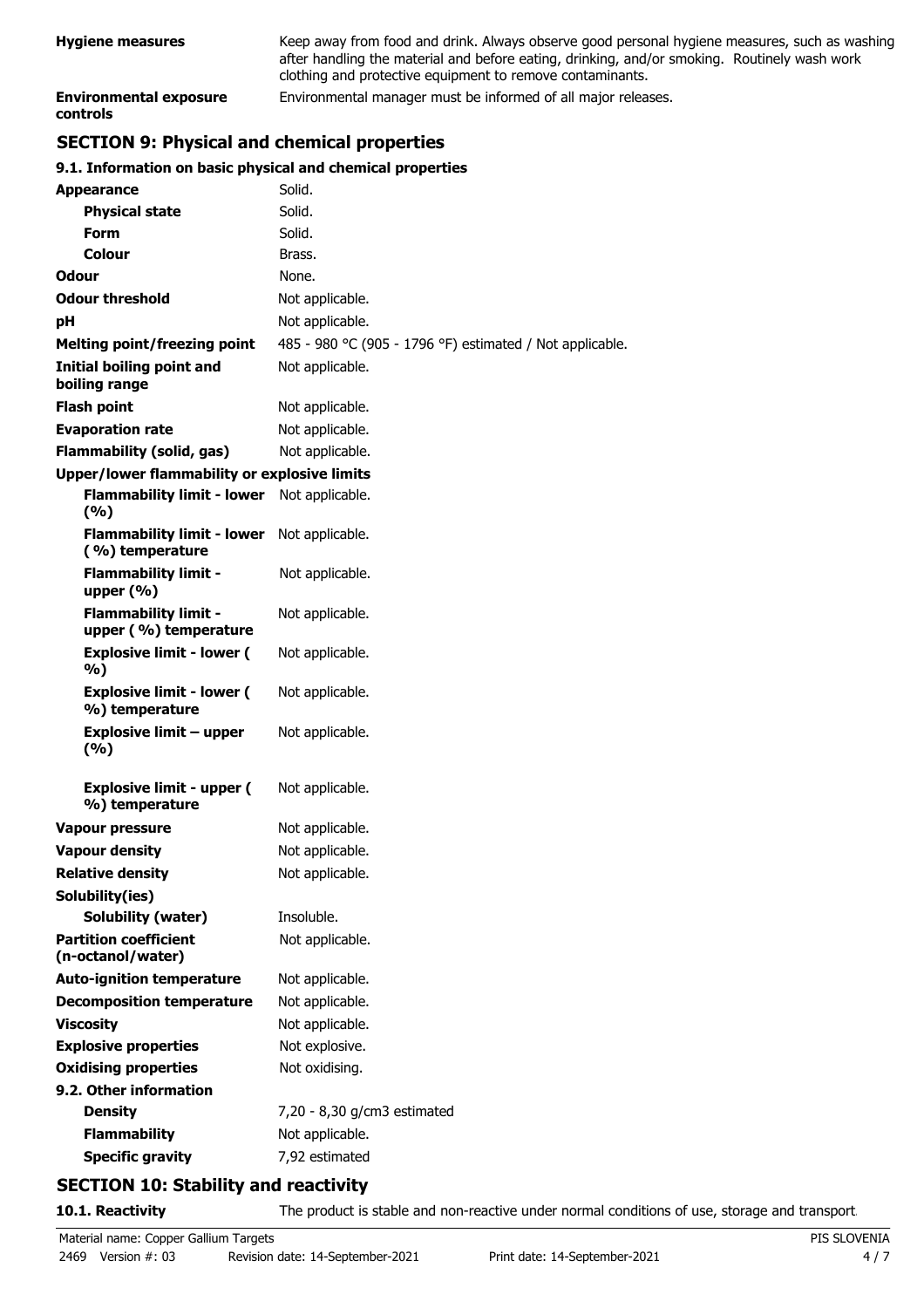| 10.2. Chemical stability                                     | Material is stable under normal conditions.                                  |  |  |
|--------------------------------------------------------------|------------------------------------------------------------------------------|--|--|
| 10.3. Possibility of hazardous                               | No dangerous reaction known under conditions of normal use.                  |  |  |
| reactions                                                    |                                                                              |  |  |
| 10.4. Conditions to avoid                                    | Contact with incompatible materials.<br>Acids, Bases,                        |  |  |
| 10.5. Incompatible materials<br>10.6. Hazardous              | No hazardous decomposition products are known.                               |  |  |
| decomposition products                                       |                                                                              |  |  |
| <b>SECTION 11: Toxicological information</b>                 |                                                                              |  |  |
| <b>General information</b>                                   | Occupational exposure to the substance or mixture may cause adverse effects. |  |  |
| <b>Information on likely routes of exposure</b>              |                                                                              |  |  |
| <b>Inhalation</b>                                            | Prolonged inhalation may be harmful.                                         |  |  |
| <b>Skin contact</b>                                          | Not relevant, due to the form of the product.                                |  |  |
| Eye contact                                                  | Not relevant, due to the form of the product.                                |  |  |
| <b>Ingestion</b>                                             | Not relevant, due to the form of the product.                                |  |  |
| <b>Symptoms</b>                                              | None known.                                                                  |  |  |
| 11.1. Information on toxicological effects                   |                                                                              |  |  |
| <b>Acute toxicity</b>                                        | None known.                                                                  |  |  |
| <b>Skin corrosion/irritation</b>                             | Not relevant, due to the form of the product.                                |  |  |
| Serious eye damage/eye<br>irritation                         | Not likely, due to the form of the product.                                  |  |  |
| <b>Respiratory sensitisation</b>                             | Not a respiratory sensitizer.                                                |  |  |
| <b>Skin sensitisation</b>                                    | Not a skin sensitiser.                                                       |  |  |
| <b>Germ cell mutagenicity</b>                                | Due to partial or complete lack of data the classification is not possible.  |  |  |
| Carcinogenicity                                              | Not classifiable as to carcinogenicity to humans.                            |  |  |
| <b>Reproductive toxicity</b>                                 | This product is not expected to cause reproductive or developmental effects. |  |  |
| <b>Specific target organ toxicity</b><br>- single exposure   | Not classified.                                                              |  |  |
| <b>Specific target organ toxicity</b><br>- repeated exposure | Not classified.                                                              |  |  |
| <b>Aspiration hazard</b>                                     | Not an aspiration hazard.                                                    |  |  |
| Mixture versus substance<br>information                      | No information available.                                                    |  |  |
| <b>Other information</b>                                     | Not available.                                                               |  |  |

### **SECTION 12: Ecological information**

| 12.1. Toxicity<br><b>Product</b> |                        |             | The product is not classified as environmentally hazardous.         |                                 |
|----------------------------------|------------------------|-------------|---------------------------------------------------------------------|---------------------------------|
|                                  |                        |             | <b>Species</b>                                                      | <b>Test Results</b>             |
|                                  | Copper Gallium Targets |             |                                                                     |                                 |
|                                  | <b>Aquatic</b>         |             |                                                                     |                                 |
|                                  | Crustacea              | EC50        | Daphnia                                                             | $0,2044$ mg/l, 48 hours         |
|                                  | Fish                   | LC50        | <b>Fish</b>                                                         | 3,0071 mg/l, 96 hours           |
|                                  | Acute                  |             |                                                                     |                                 |
|                                  | Fish                   | <b>LC50</b> | <b>Fish</b>                                                         | 0,0382 mg/l, 96 hours estimated |
| <b>Components</b>                |                        |             | <b>Species</b>                                                      | <b>Test Results</b>             |
|                                  |                        |             | COPPER FLAKES (COATED WITH ALIPHATIC ACID) (CAS 7440-50-8)          |                                 |
|                                  | <b>Aquatic</b>         |             |                                                                     |                                 |
|                                  | Acute                  |             |                                                                     |                                 |
|                                  | Crustacea              | <b>EC50</b> | Blue crab (Callinectes sapidus)                                     | $0,0031$ mg/l                   |
|                                  | Fish                   | LC50        | Fathead minnow (Pimephales promelas) 0,0219 - 0,0446 mg/l, 96 hours |                                 |

\* Estimates for product may be based on additional component data not shown.

# **12.2. Persistence and**

## **degradability**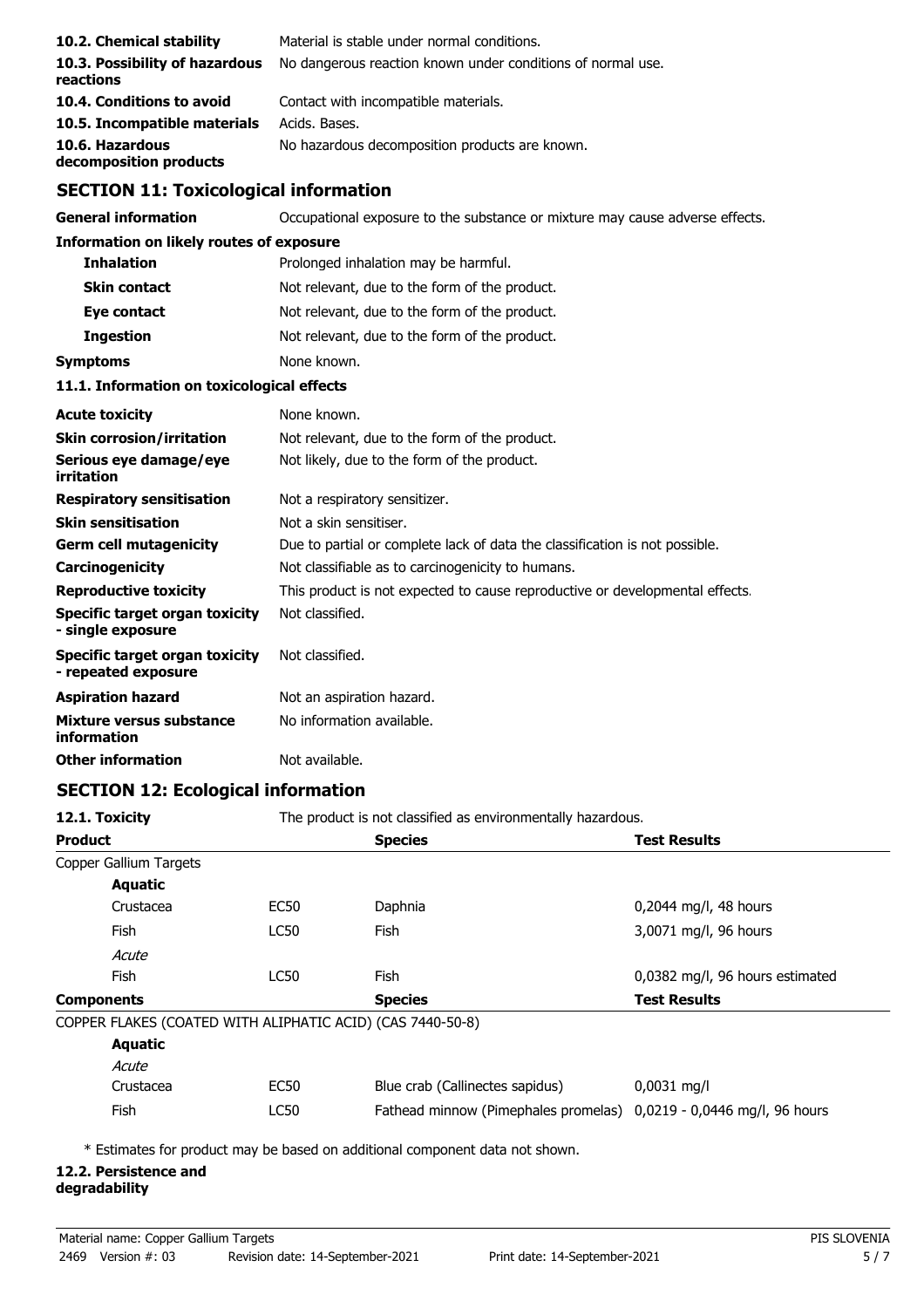| 12.3. Bioaccumulative<br>potential                        | No data available.                                                                                                                                                                         |
|-----------------------------------------------------------|--------------------------------------------------------------------------------------------------------------------------------------------------------------------------------------------|
| <b>Partition coefficient</b><br>n-octanol/water (log Kow) | Not available.                                                                                                                                                                             |
| <b>Bioconcentration factor (BCF)</b>                      | Not available.                                                                                                                                                                             |
| 12.4. Mobility in soil                                    | No data available.                                                                                                                                                                         |
| 12.5. Results of PBT and<br><b>vPvB</b> assessment        | Not a PBT or vPvB substance or mixture.                                                                                                                                                    |
| 12.6. Other adverse effects                               | No other adverse environmental effects (e.g. ozone depletion, photochemical ozone creation<br>potential, endocrine disruption, global warming potential) are expected from this component. |

# **SECTION 13: Disposal considerations**

### **13.1. Waste treatment methods**

| <b>Residual waste</b>                  | Whatever cannot be saved for recovery or recycling should be managed in an appropriate and<br>approved waste facility. Processing, use or contamination of this product may change the waste<br>management options. |
|----------------------------------------|---------------------------------------------------------------------------------------------------------------------------------------------------------------------------------------------------------------------|
| <b>Contaminated packaging</b>          | Since emptied containers may retain product residue, follow label warnings even after container is<br>emptied. Empty containers should be taken to an approved waste handling site for recycling or<br>disposal.    |
| <b>EU waste code</b>                   | The Waste code should be assigned in discussion between the user, the producer and the waste<br>disposal company.                                                                                                   |
| <b>Disposal</b><br>methods/information | Collect and reclaim or dispose in sealed containers at licensed waste disposal site.                                                                                                                                |
| <b>Special precautions</b>             | Dispose in accordance with all applicable regulations.                                                                                                                                                              |

# **SECTION 14: Transport information**

### **ADR**

14.1. - 14.6.: Not regulated as dangerous goods.

# **RID**

14.1. - 14.6.: Not regulated as dangerous goods.

#### **ADN**

14.1. - 14.6.: Not regulated as dangerous goods.

### **IATA**

14.1. - 14.6.: Not regulated as dangerous goods.

#### **IMDG**

14.1. - 14.6.: Not regulated as dangerous goods.

### **SECTION 15: Regulatory information**

### **15.1. Safety, health and environmental regulations/legislation specific for the substance or mixture**

**EU regulations**

**Regulation (EC) No. 1005/2009 on substances that deplete the ozone layer, Annex I and II, as amended** Not listed.

**Regulation (EU) 2019/1021 On persistent organic pollutants (recast), as amended** Not listed.

**Regulation (EU) No. 649/2012 concerning the export and import of dangerous chemicals, Annex I, Part 1 as amended**

Not listed.

**Regulation (EU) No. 649/2012 concerning the export and import of dangerous chemicals, Annex I, Part 2 as amended**

Not listed.

**Regulation (EU) No. 649/2012 concerning the export and import of dangerous chemicals, Annex I, Part 3 as amended**

Not listed.

**Regulation (EU) No. 649/2012 concerning the export and import of dangerous chemicals, Annex V as amended** Not listed.

**Regulation (EC) No. 166/2006 Annex II Pollutant Release and Transfer Registry, as amended** COPPER FLAKES (COATED WITH ALIPHATIC ACID) (CAS 7440-50-8)

### **Regulation (EC) No. 1907/2006, REACH Article 59(10) Candidate List as currently published by ECHA** Not listed.

### **Authorisations**